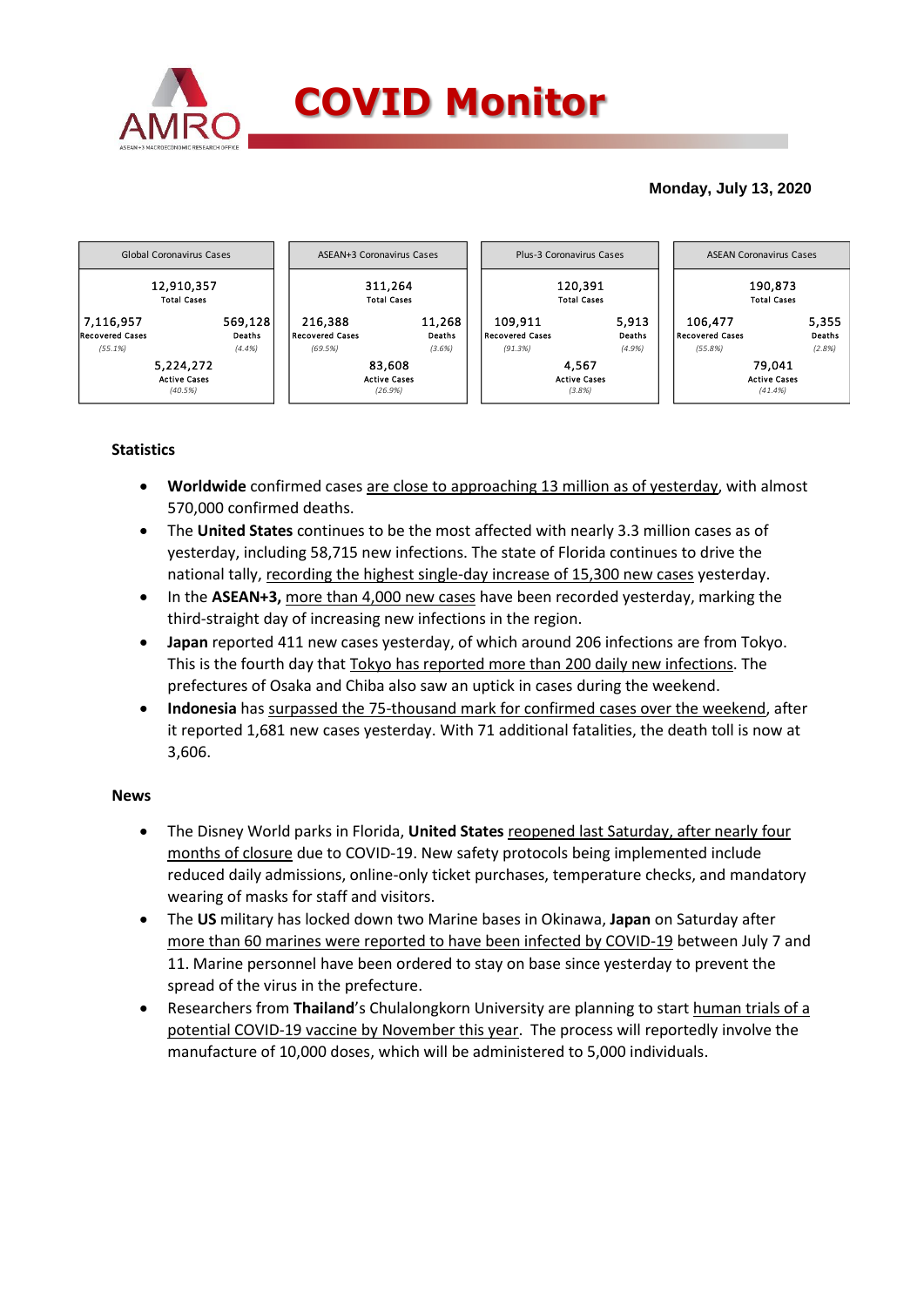

Overview of Confirmed COVID-19 Cases

| Economy               | <b>Total</b><br>Cases | Cases per 1M<br>Population | <b>New</b><br>Cases | <b>New Cases</b><br>per 1M Pop. | <b>New Cases</b><br>$(7-day avg)^1$ | <b>ANew</b><br>Cases | ∆% New<br>Cases          | <b>Total</b><br>Deaths | <b>New</b><br><b>Deaths</b> | <b>Fatality</b><br>Rate (%) | <b>Total</b><br>Recovered | Recovery<br>Rate $(%)2$  | <b>Active</b><br>Cases |
|-----------------------|-----------------------|----------------------------|---------------------|---------------------------------|-------------------------------------|----------------------|--------------------------|------------------------|-----------------------------|-----------------------------|---------------------------|--------------------------|------------------------|
| Global                | 12,910,357            |                            | 192.449             |                                 |                                     | $-26,993$            | 1.5                      | 569,128                | 3,990                       | 4.4                         | 7,116,957                 | 55.1                     | 5,224,272              |
| ASEAN+3               | 311,264               |                            | 4,433               |                                 |                                     | 735                  | 1.4                      | 11,268                 | 234                         | 3.6                         | 216,388                   | 69.5                     | 83,608                 |
| Plus-3                | 120,391               |                            | 519                 |                                 |                                     | 10                   | 0.4                      | 5,913                  | $\mathbf{1}$                | 4.9                         | 109,911                   | 91.3                     | 4,567                  |
| <b>ASEAN</b>          | 190,873               |                            | 3,914               |                                 |                                     | 725                  | 2.1                      | 5,355                  | 233                         | 2.8                         | 106,477                   | 55.8                     | 79,041                 |
|                       |                       |                            |                     |                                 |                                     |                      |                          |                        |                             |                             |                           |                          |                        |
| China                 | 83,602                | 60                         | 8                   | 0.0                             |                                     | $-5$                 | 0.0                      | 4,634                  | 0                           | 5.5                         | 78,648                    | 94.1                     | 320                    |
| Hong Kong, China      | 1,469                 | 192                        | 38                  | 5.0                             |                                     | $-28$                | 2.7                      | $\overline{7}$         | $\mathbf 0$                 | 0.5                         | 1,214                     | 82.6                     | 248                    |
| Japan                 | 21,841                | 174                        | 411                 | 3.3                             |                                     | 25                   | 1.9                      | 983                    | $\mathbf{1}$                | 4.5                         | 17,845                    | 81.7                     | 3,013                  |
| Korea                 | 13,479                | 259                        | 62                  | 1.2                             |                                     | 18                   | 0.5                      | 289                    | 0                           | 2.1                         | 12,204                    | 90.5                     | 986                    |
|                       |                       |                            |                     |                                 |                                     |                      |                          |                        |                             |                             |                           |                          |                        |
| Indonesia             | 75,699                | 281                        | 1,681               | 6.2                             |                                     | 10                   | 2.3                      | 3,606                  | 71<br>$\mathbf 0$           | 4.8                         | 35,638                    | 47.1                     | 36,455                 |
| Malaysia              | 8,718                 | 262                        | 14                  | 0.4                             |                                     | 6                    | 0.2                      | 122                    |                             | 1.4                         | 8,519                     | 97.7                     | 77                     |
| Philippines           | 56,259                | 511                        | 2,037               | 18.5                            |                                     | 729                  | 3.8                      | 1,534                  | 162                         | 2.7                         | 16,046                    | 28.5                     | 38,679                 |
| Singapore             | 45,961                | 8,061                      | 178                 | 31.2                            |                                     | 9                    | 0.4                      | 26                     | 0                           | 0.1                         | 42,285                    | 92.0                     | 3,650                  |
| Thailand              | 3,217                 | 47                         | $\mathbf 1$         | 0.0                             |                                     | $-13$                | 0.0                      | 58                     | 0                           | 1.8                         | 3,088                     | 96.0                     | 71                     |
| Brunei Darussalam     | 141                   | 313                        | 0                   | 0.0                             |                                     | 0                    | 0.0                      | 3                      | 0                           | 2.1                         | 138                       | 97.9                     | $\mathbf 0$            |
| Cambodia              | 156                   | 9                          | $\mathbf 0$         | 0.0                             |                                     | $-15$                | 0.0                      | 0                      | 0                           | 0.0                         | 133                       | 85.3                     | 23                     |
| Lao PDR               | 19                    | 3                          | 0                   | 0.0                             |                                     | 0                    | 0.0                      | 0                      | 0                           | 0.0                         | 19                        | 100.0                    | $\mathsf 0$            |
| Myanmar               | 331                   | 6                          | $\mathbf 1$         | 0.0                             |                                     | $-3$                 | 0.3                      | 6                      | 0                           | 1.8                         | 261                       | 78.9                     | 64                     |
| Vietnam               | 372                   | $\overline{4}$             | $\overline{2}$      | 0.0                             |                                     | $\overline{2}$       | 0.5                      | 0                      | 0                           | 0.0                         | 350                       | 94.1                     | 22                     |
|                       |                       |                            |                     |                                 |                                     |                      |                          |                        |                             |                             |                           |                          |                        |
| Belgium               | 62,707                | 5,445                      | 238                 | 20.7                            |                                     | 126                  | 0.4                      | 9,782                  | 0                           | 15.6                        | 17,196                    | 27.4                     | 35,729                 |
| France                | 198,450               | 3,053                      | ÷,                  | $\overline{\phantom{a}}$        |                                     | ٠                    | $\overline{\phantom{a}}$ | 29,912                 | 0                           | 15.1                        | 72,408                    | 36.5                     | 96,130                 |
| Germany               | 199,919               | 2,409                      | 210                 | 2.5                             |                                     | $-167$               | 0.1                      | 9,071                  | $\mathbf{1}$                | 4.5                         | 184,414                   | 92.2                     | 6,434                  |
| Italy                 | 243,061               | 4,035                      | 234                 | 3.9                             |                                     | 46                   | 0.1                      | 34,954                 | 9                           | 14.4                        | 194,928                   | 80.2                     | 13,179                 |
| Netherlands           | 51,022                | 2,952                      | 101                 | 5.8                             |                                     | 20                   | 0.2                      | 6,137                  | 0                           | 12.0                        |                           | $\overline{\phantom{a}}$ |                        |
| Spain                 | 253,908               | 5,418                      | Ĭ.                  |                                 |                                     |                      |                          | 28,752                 | 0                           | 11.3                        | 150,376                   | 59.2                     | 53,521                 |
| Switzerland           | 32,883                | 3,803                      | 66                  | 7.6                             |                                     | $-61$                | 0.2                      | 1,968                  | 0                           | 6.0                         | 29,600                    | 90.0                     | 1,315                  |
| <b>United Kingdom</b> | 291,154               | 4,329                      | 650                 | 9.7                             |                                     | $-176$               | 0.2                      | 44,904                 | 21                          | 15.4                        | $\sim$                    | $\sim$                   |                        |
| Brazil                | 1,864,681             | 8,822                      | 24,831              | 117.5                           |                                     | $-14,192$            | 1.3                      | 72,100                 | 631                         | 3.9                         | 1,264,843                 | 67.8                     | 527,738                |
| Canada                | 109,348               | 2,892                      | 198                 | 5.2                             |                                     | 32                   | 0.2                      | 8,829                  | 11                          | 8.1                         | 72,954                    | 66.7                     | 27,565                 |
| Chile                 | 315,041               | 16,191                     | 3,012               | 154.8                           |                                     | 257                  | 1.0                      | 6,979                  | 98                          | 2.2                         | 283,902                   | 90.1                     | 24,160                 |
| Mexico                | 299,750               | 2,359                      | 4,482               | 35.3                            |                                     | $-1,612$             | 1.5                      | 35,006                 | 276                         | 11.7                        | 234,905                   | 78.4                     | 29,839                 |
| Peru                  | 326,326               | 9,942                      | 3,616               | 110.2                           |                                     | 552                  | $1.1$                    | 11,870                 | 188                         | 3.6                         | 217,111                   | 66.5                     | 97,345                 |
| <b>United States</b>  | 3,294,764             | 9,952                      | 58,715              | 177.4                           |                                     | $-2,393$             | 1.8                      | 135,025                | 428                         | 4.1                         | 995,576                   | 30.2                     | 2,164,163              |
|                       |                       |                            |                     |                                 |                                     |                      |                          |                        |                             |                             |                           |                          |                        |
| Australia             | 9,980                 | 384                        | 183                 | 7.0                             |                                     | $-61$                | 1.9                      | 108                    | $\mathbf 0$                 | $1.1$                       | 7,769                     | 77.8                     | 2,103                  |
| India                 | 878,254               | 641                        | 28,732              | 21.0                            |                                     | 126                  | 3.4                      | 23,174                 | 501                         | 2.6                         | 553,471                   | 63.0                     | 301,609                |
| Iran                  | 257,303               | 3,058                      | 2,186               | 26.0                            |                                     | $-211$               | 0.9                      | 12,829                 | 194                         | 5.0                         | 219,993                   | 85.5                     | 24,481                 |
| Russia                | 726,036               | 4,952                      | 6,587               | 44.9                            |                                     | $\mathbf{1}$         | 0.9                      | 11,318                 | 130                         | 1.6                         | 500,208                   | 68.9                     | 214,510                |
| Saudi Arabia          | 232,259               | 6,681                      | 2,779               | 79.9                            |                                     | $-215$               | 1.2                      | 2,223                  | 42                          | 1.0                         | 167,138                   | 72.0                     | 62,898                 |
| Turkey                | 212,993               | 2,534                      | 1,012               | 12.0                            |                                     | $-4$                 | 0.5                      | 5,363                  | 19                          | 2.5                         | 194,515                   | 91.3                     | 13,115                 |

Source: Haver Analytics, sourced from John Hopkins University; AMRO staff calculations.<br>Notes: New cases since previous day. ∆% refers to percentage change since previous day. Fatality rate measured as deaths per confirmed

Data as of 12/7/2020